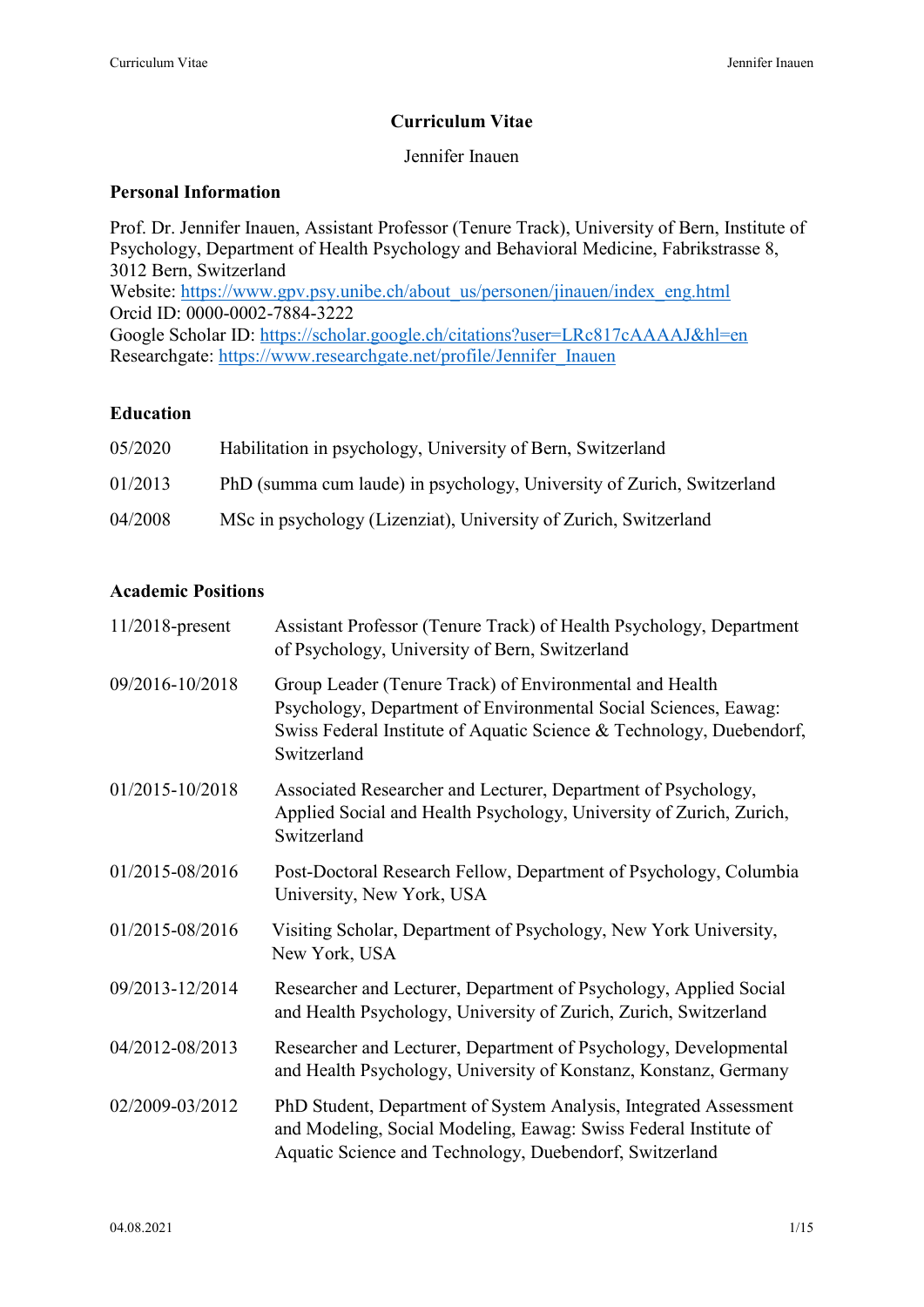05/2008-01/2009 Research Assistant, Department of System Analysis, Integrated Assessment and Modeling, Social Modeling, Eawag: Swiss Federal Institute of Aquatic Science and Technology, Duebendorf, Switzerland

## **Awards and Honors**

| 12/2018 | Adjunct Researcher, Eawag: Swiss Federal Institute of Aquatic Science &<br>Technology        |
|---------|----------------------------------------------------------------------------------------------|
| 08/2018 | Early Career Award of the European Health Psychology Society                                 |
| 09/2016 | Adjunct Associate Research Scientist, Columbia University (2016-2017)                        |
| 06/2014 | Fellowship for prospective researchers, awarded by the Swiss National Science<br>Foundations |
| 04/2010 | Best poster award (IHDP) of the 11th Swiss Global Change Day                                 |

**Research Grants** (Selected: Grants as Principle Investigator)

| 06/2021-05/2025 | Research Grant (PI), Swiss National Science Foundation (SNF), Habit<br>Disruption in Daily Life (HABIRUPT), CHF 435'709                                                                |
|-----------------|----------------------------------------------------------------------------------------------------------------------------------------------------------------------------------------|
| 08/2020-07/2022 | Research Grant (PI), Ursula Wirz-Stiftung, BECCCS: Behavior Change<br>in Context to Contain the Spread of SARS-CoV-2, CHF 200'000                                                      |
| 02/2018-12/2021 | Research Grant (PI), Swiss Agency for Development and Cooperation,<br>Long-Term Behavior Change Part of WABES - Water, Behaviour<br>Change and Environmental Sanitation, CHF 452'103   |
| 06/2017-01/2019 | Research Grant (PI), Stiftung Suzanne und Hans Biäsch, Can intentions<br>reduce the consumption of sugar-sweetened beverages in daily life? An<br>intraindividual approach, CHF 27'269 |
| 06/2014-08/2016 | Research Fellowship, Swiss National Science Foundation (SNF),<br>Intention-behavior relations: An intraindividual perspective, CHF<br>86'055                                           |

### **Invited Talks and Symposia**

- **Inauen, J.** (2021, June). *Umweltprobleme sind auch Gesundheitsprobleme: Wie kann die Psychologie zur Lösung beitragen?* Invited talk at the Department of Psychology, University of Wuppertal, Germany.
- **Inauen, J.** (2021, April). *Changing health behavior: From mechanisms to action.* Invited talk at the Department of Health Sciences, University of Lucerne, Switzerland.
- **Inauen, J.** (2019, June). *Advancing the science of behavior change using intensive longitudinal methods.* Invited talk and webinar at Grand Rounds of the Science of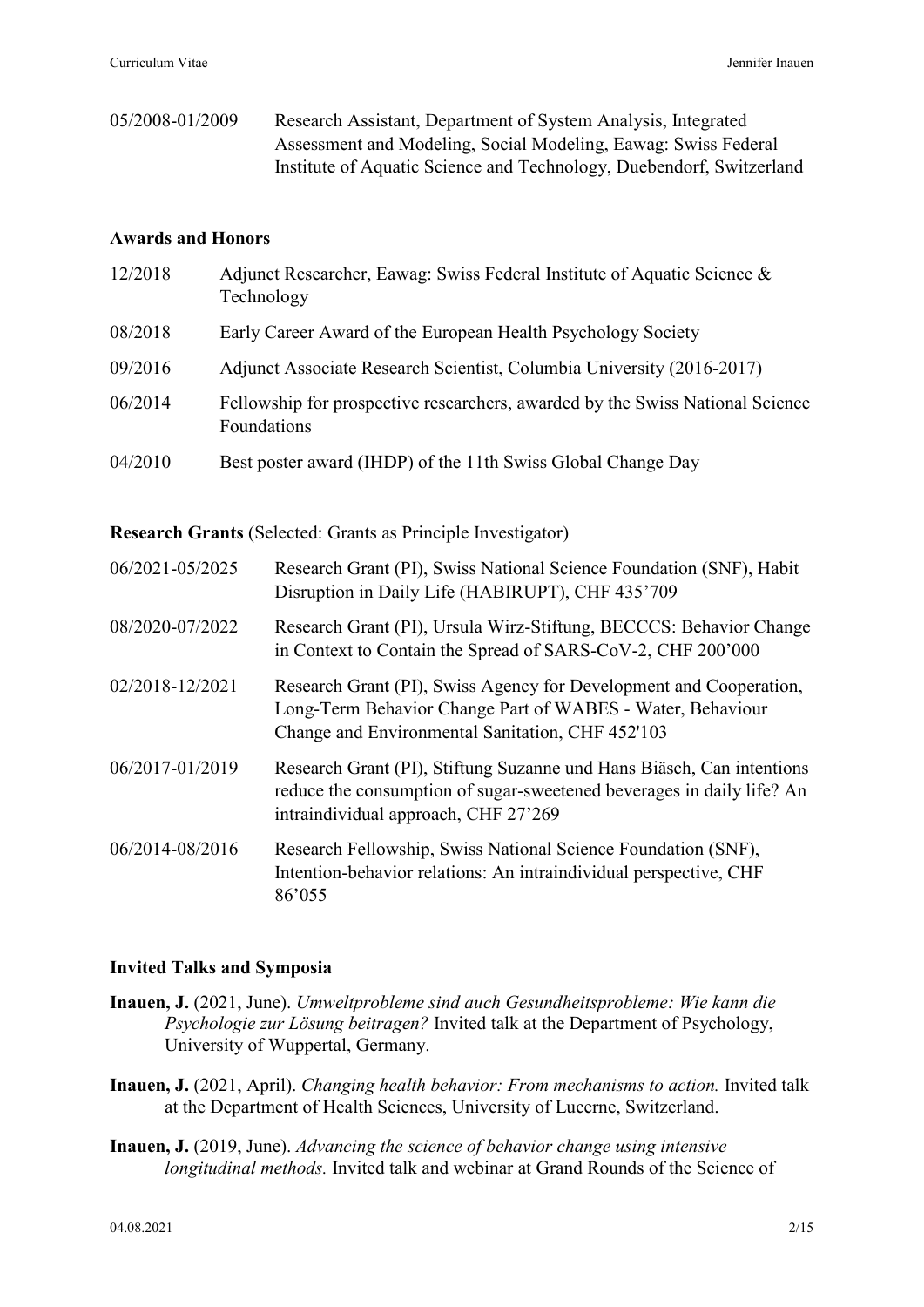Behavior Change Project, Center for Behavioral and Cardiovascular Health, Columbia University, New York, USA.

- **Inauen, J.** (2016, July). *Health behaviors in context: The role of social and structural factors in self-regulation.* Invited symposium at the 31<sup>st</sup> International Congress of Psychology, Yokohama, Japan.
- **Inauen, J.** (2015, April). *Sustainable promotion of arsenic-safe water consumption: A psychological approach.* Invited talk at the Columbia University Superfund Research Program, New York, USA
- **Inauen, J.** (2014, September). *Understanding medication adherence in the context of multimorbidity: A longitudinal study in everyday life.* Invited talk at the Geneva Aging Series: 3rd Edition on Recent Developments in Cognitive Aging, Geneva, Switzerland
- **Inauen, J.**, & Mosler, H.-J. (2011, December). *Evidence-based promotion of arsenic-safe drinking water.* Invited Talk at the National Water and Sanitation Technology Sharing Workshop, Dhaka, Bangladesh
- **Inauen, J.** (2011, December). *A systematic approach to behavior change: The example of evidence-based promotion of arsenic-safe drinking water in Bangladesh.* Invited talk at the International Center for Diarrheal Disease Research, Bangladesh (ICDDR, B), Dhaka, Bangladesh

# **Editorial Services and Reviewing**

*Associate Editor:* Applied Psychology: Health and Well-Being (01/2019-present)

*Consulting Editor:* Health Psychology and Behavioral Medicine (10/2018-present)

*Guest Editor* for Special Issue "COVID-19 and Health", Applied Psychology: Health and Well-Being (03/2020 – 12/2020)

### *Journal Reviewer:*

Annals of Behavioral Medicine, American Journal of Tropical Medicine & Hygiene, Applied Psychology: Health and Well-Being, BMJ Open, British Journal of Health Psychology, Bulletin of the World Health Organization, Environment & Behavior, Environmental Research Letters, Environmental Science & Technology, Family Medicine and Community Health, Global Public Health, Health Education & Behavior, Health Psychology Report, Health Psychology Review, International Journal of Behavioral Medicine, Journal of Cleaner Production, Journal of Environmental Economics and Management, Journal of Health Population and Nutrition, Journal of Health Psychology, Journal of Medical Internet Research, Resources, Conservation and Recycling, Risk Analysis, Science of the Total Environment, Social Psychological and Personality Science, Social Science & Medicine, Journal of Water, Sanitation and Hygiene for Development, Water Research

### *Grant Proposal Reviewer:*

German Research Foundation (Deutsche Forschungsgemeinschaft) European Research Council (ERC Starting Grants) Wellcome Trust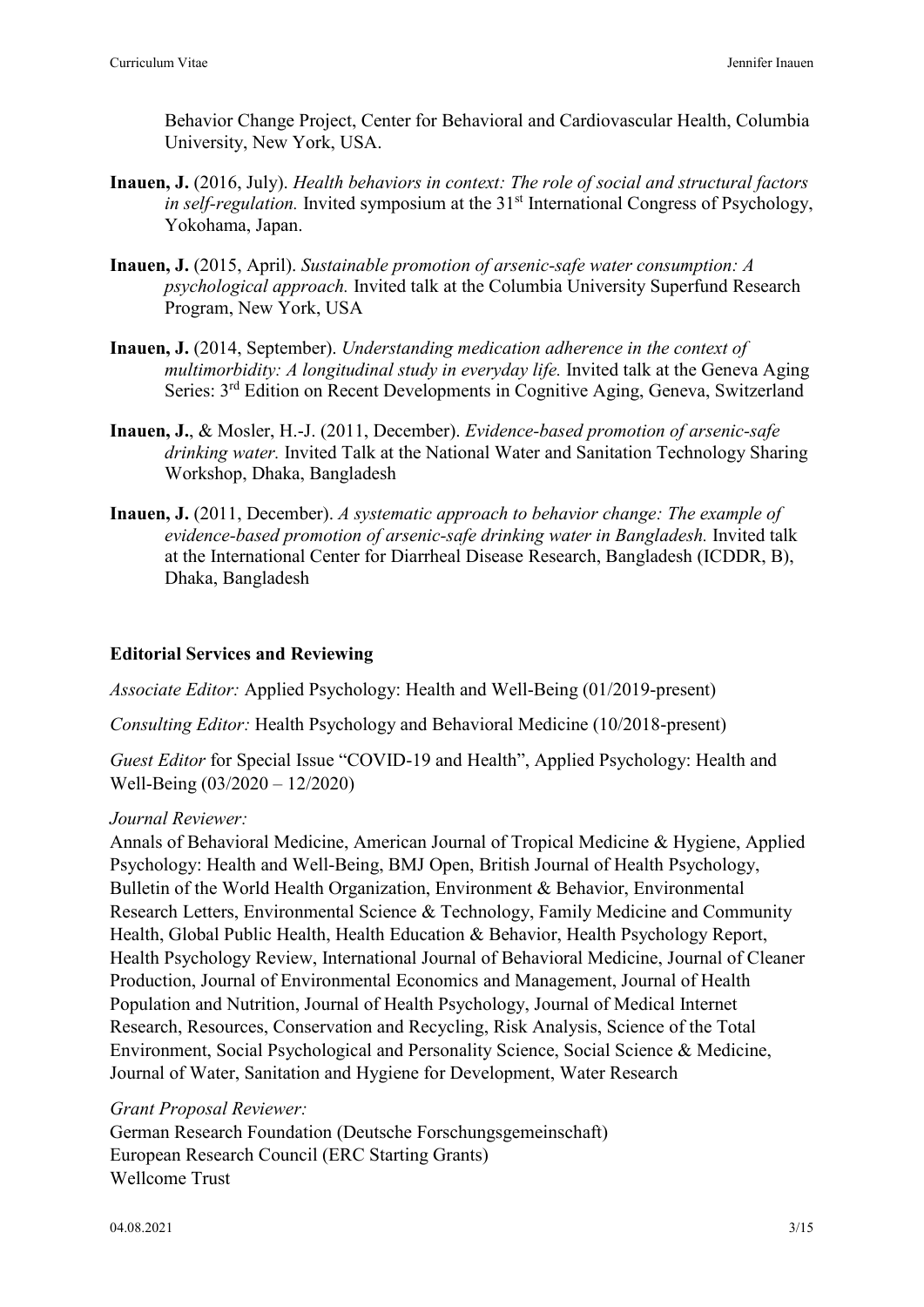Netherlands Organization for Health Research and Development (ZonMw) and Dutch Heart Foundation

*Reviewer for Scientific Conferences:*

Co-Chair for the track "Health inequalities, climate change and sustainability", 33rd Conference of the European Health Psychology Society, Dubrovnik, Croatia, 2019

Abstract reviewer for Division 8 (Health Psychology) at the 29<sup>th</sup> International Congress of Applied Psychology, Montreal, Canada, 2018

Co-Chair for the track "eHealth and mHealth", 31<sup>st</sup> Conference of the European Health Psychology Society, Padova, Italy, 2017

# **Boards and Committees**

| $03/2019$ -present | Expert committee member of the Graduate School for Health Sciences<br>(GHS), University of Bern                                                                                        |
|--------------------|----------------------------------------------------------------------------------------------------------------------------------------------------------------------------------------|
| $10/2018$ -present | Vice president (since $10/2020$ ) and board member $(10/2018 - 09/2020)$ ,<br>Schweizerische Gesellschaft für Gesundheitspsychologie [Swiss<br>Society for Health Psychology] (SGGPsy) |
| $10/2018$ -present | Board member, Board of Promotion and Prevention, European<br>Federation of Psychologist Associations (EFPA)                                                                            |
| $08/2018$ -present | Member of Committee of the European Health Psychology Society at<br>the United Nations                                                                                                 |

# **Professional Affiliations**

Deutsche Gesellschaft für Psychologie (DGPs, German Psychological Society) European Health Psychology Society (EHPS) Föderation Schweizer Psychologinnen und Psychologen (FSP, Federation of Swiss Psychologists) Initiative Psychologie im Umweltschutz (Initiative Psychology for Environmental Protection) Schweizerische Gesellschaft für Gesundheitspsychologie (Swiss Society for Health Psychology) SSPH+ Faculty Member (Swiss School of Public Health)

# **Teaching**

*Didactic Education* 06/2017 Teaching Skills Certificate, University of Zurich, Switzerland

*Supervision of Post-Doctoral Researchers* (Selected: Main Supervisor) 09/2020-present Dr. phil. Melanie Amrein 01/2018-01/2019 Dr. phil. Jonathan Lilje

*Doctoral Student Supervision* (Selected: Main Supervisor) 02/2020-present Carmen Wyss 11/2019-present Valérie Bösch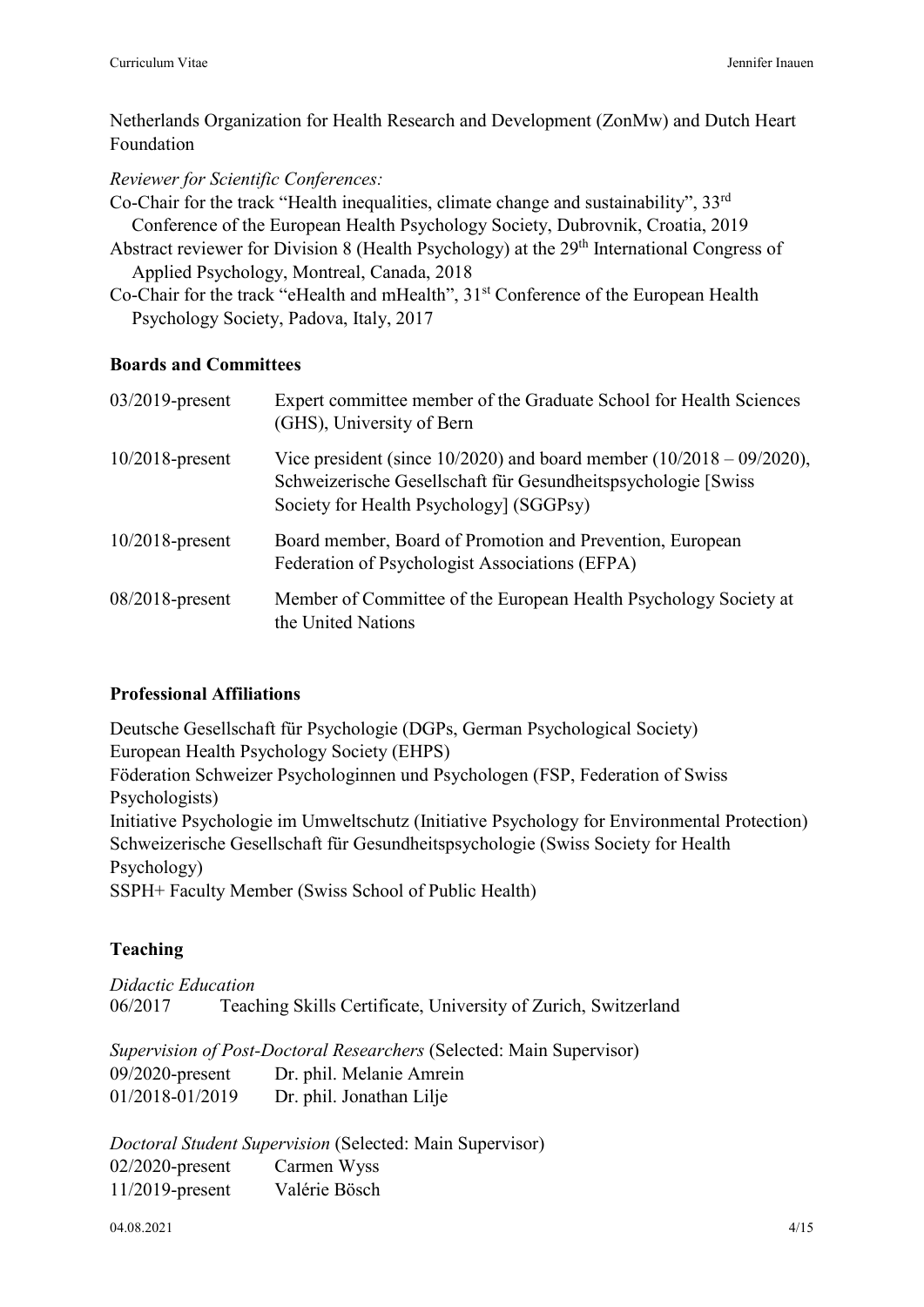| $08/2019$ -present | Vica Tomberge   |
|--------------------|-----------------|
| $07/2018$ -present | Benjamin Ambühl |

*Master's and Bachelor Student Supervision*

01/2011-08/2021 16 Master's theses 8 bachelor theses supervised

#### *Summer School*

07/2017 Summer School "Social Aspects of Sustainability" for Honors' students of University of Groningen, Eawag, Duebendorf (Co-Teaching with Dr. Nadja Contzen, University of Groningen)

#### *Master-Level Courses Taught*

Seminar 465924 (HS2020): Gewohnheiten und Gesundheit (Habits and Health), Institute of Psychology, University of Bern

Lecture 449329 (taught regularly since FS2019): Forschungsmethoden der Gesundheitspsychologie (Research Methods of Health Psychology), Institute of Psychology, University of Bern

- Seminar 449439 (taught regularly since FS2019): Gesundheitsverhaltensänderung (Health Behavior Change), Institute of Psychology, University of Bern
- Lecture 454395 (taught regularly since HS2019): Themenfelder der Gesundheitspsychologie und Verhaltensmedizin, Institute of Psychology, University of Bern
- Seminar 454395 HS19: Praktische Intervention: Entwicklung und Evaluation gesundheitspsychologischer Interventionen (Development and Evaluation of Interventions in Health Psychology), Institute of Psychology, University of Bern
- Single Lecture (taught regularly since HS2018) on Prevention in «Basiswissen Klinische Psychologie, Psychotherapie, Gesundheitspsychologie & Verhaltensmedizin I» (Basic Knowledge in Clinical Psychology, Psychotherapy, Health Psychology & Behavioral Medicine I), Institute of Pschology, University of Bern

Modul G1 FS2018: Gesundheitsverhaltensänderung (Health Behavior Change), Department of Psychology, Swiss Distance Learning University

Seminar 605j (SV5) HS2017 Gesundheitsverhaltensänderung (Health Behavior Change), Department of Psychology, University of Zurich

- Seminar PraInt-1/K: Praktische Intervention Entwicklung und Evaluation von Interventionen zur Gesundheitsverhaltensänderung (Practical Intervention – Development and Evaluation of Interventions for Health Behavior Change), Department of Psychology, University of Zurich
- Seminar TT-5/nK: Gesundheitspsychologie in Organisationen (Occupational Health Psychology), Department of Psychology, University of Zurich
- Single Lecture in 166/922b Angewandte Sozialpsychologie (Applied Social Psychology), Department of Psychology, University of Zurich
- Seminar FDI-3/nK: Theorie- und evidenzbasierte Entwicklung und Evaluation von Interventionen zur Gesundheitsverhaltensänderung (Theory- and Evidence-Based Development and Evaluation of Interventions for Health Behavior Change), Department of Psychology, University of Zurich
- Seminar Praktische Intervention II: Veränderung von Alltagshandeln in der Entwicklungszusammenarbeit (Changing Everyday Behaviors in Development Cooperation), Department of Psychology, University of Zurich (Co-Teaching with Prof. Dr. Mosler)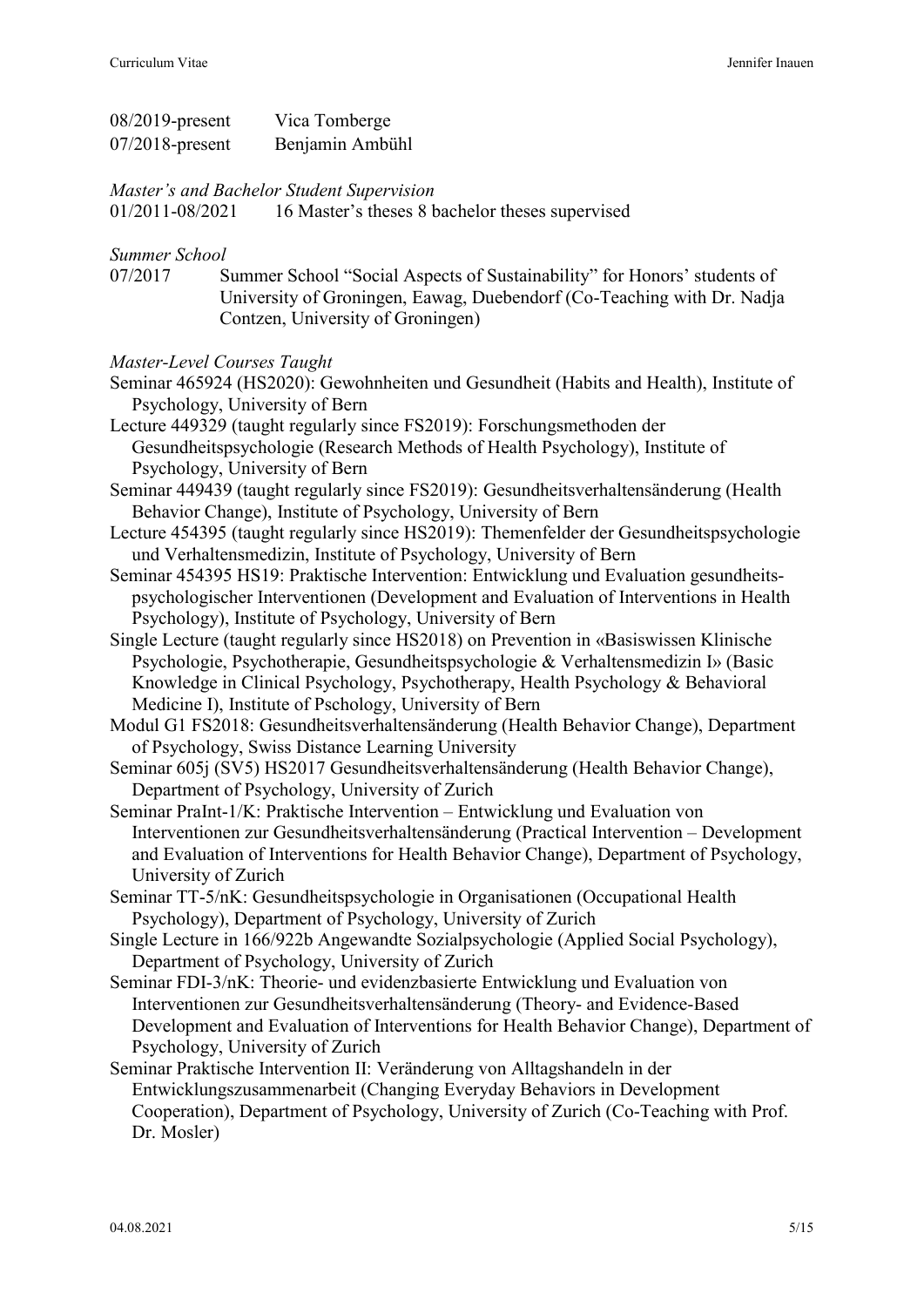### *Bachelor-Level Courses Taught*

- Ringvorlesung F7-1 (multiple single lectures 2017-2019): Forschungsmethoden in der Praxis (Research Methods in Practice), Department of Applied Psychology, Zurich University of Applied Sciences (ZHAW)
- Experimentalpraktikum II (Experimental Practice Course), Department of Psychology, University of Konstanz
- Seminar: Wissenschaftliches Arbeiten (Research Methods), Department of Psychology, University of Konstanz
- Seminar: Theoriebasierte Gesundheitsförderung (Theory-Based Health Promotion), Department of Psychology, University of Konstanz
- Seminar: Gewohnheiten über die Lebensspanne (Habits Across the Lifespan), Department of Psychology, University of Konstanz
- Seminar: Verändern von gesundheitsrelevantem Alltagshandeln in Entwicklungsländern (Changing Health-Related Behavior in Developing Countries), Department of Psychology, University of Konstanz

# **Publications**

### **Peer-Reviewed Articles**

#### 2021

- 1. Tomberge\*, V.M.J., Bischof\*, J., Shrestha, A., Meierhofer, R., & **Inauen, J.** (2021). Physical burden of water carrying and women's psychosocial well-being: Evidence from rural Nepal, *International Journal of Environmental Research & Public Health*, *18*(5), 7908. https://doi.org/10.3390/ijerph18157908 *(\* shared first authorship)*
- 2. **Inauen, J.**, Contzen, N., Frick, V., Kadel, P., Keller, J., Kollmann, J., Mata, J., van Valkengoed, A.M. (2021). Environmental issues are health issues: Making a case and setting an agenda for environmental health psychology. *European Psychologist, 26*(3), 219-229. https://doi.org/10.1027/1016-9040/a000438
- 3. Tomberge, V., Harter, M., & **Inauen, J.** (2021). The importance of collective and individual psychological ownership for safe sanitation: A multilevel analysis in rural Ghana. *Global Public Health*. Advance Online Publication https://doi.org/10.1080/17441692.2021.1928260
- 4. Ambühl\*, B., Tomberge\*, V.M.J, Marks, S.J., Bhatta, M., Kunwar, B.M., Schertenleib, A., & **Inauen, J.** (2021). The role of psychological ownership in safe water management: A mixed-methods study in Nepal, *Water, 13*(5), 589. https://doi.org/10.3390/w13050589 *(\* shared first authorship)*
- 5. Nigg, C., Amrein, M., Rackow, P., Scholz, U., & **Inauen, J.** (2021). Compensation and transfer effects of eating behavior change in daily life: Evidence from a randomizedcontrolled trial. *Appetite, 162*, 105170. Advance Online Publication. https://doi.org/10.1016/j.appet.2021.105170.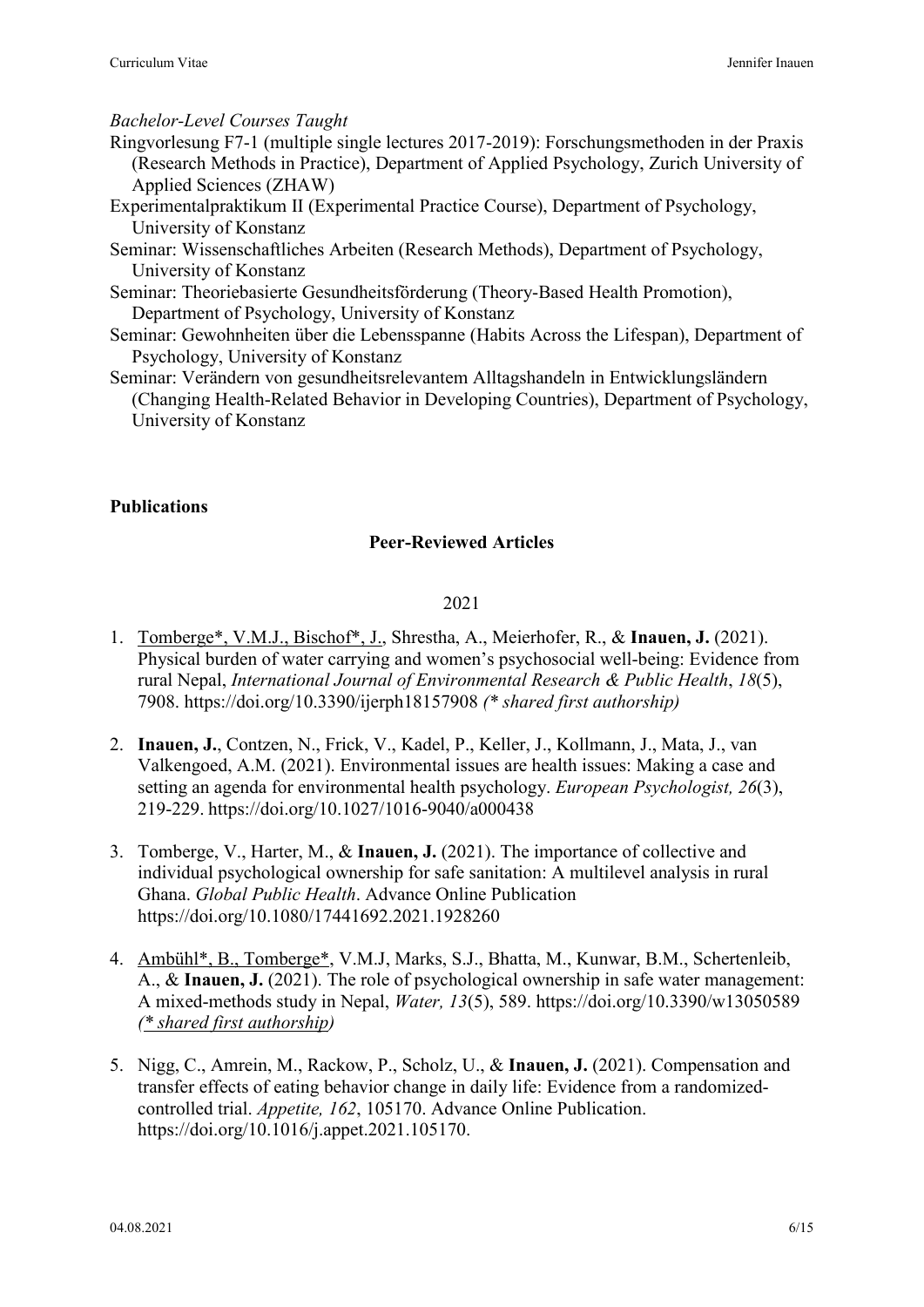6. Amrein, M., Scholz, U., & **Inauen, J.** (2021). Compensatory health beliefs and unhealthy snack consumption in daily life. *Appetite, 157,* 1-7. https://doi.org/10.1016/j.appet.2020.104996

# 2020

- 7. Berli\*, C., **Inauen\*, J.**, Stadler, G., Scholz, U., & Shrout, P.E. (2020). Understanding between person interventions with time-intensive longitudinal outcome data: Longitudinal mediation analyses. *Annals of Behavioral Medicine*. Advance Online Publication. https://doi.org/10.1093/abm/kaaa066 *(\* shared first authorship)*
- 8. Wirth, M., **Inauen, J.**, & Steinke, H. (2020). Neue Strategien der HIV-Prävention für "Men who have sex with men" (MSM): Die Präexpositionsprophylaxe (PrEP) und eine ethische Evaluierung ihrer Potentiale und Probleme. *Ethik in der Medizin, 32.* https://doi.org/10.1007/s00481-020-00589-9
- 9. Hoffmann, S., Feldmann, U., Bach, P.M., Binz, C., Farrelly, M., Frantzeskaki, N., Hiessl, H., **Inauen, J.**, Larsen, T.A., Lienert, J., Londong, J., Lüthi, C., Maurer, M., Mitchell, C., Morgenroth, E., Nelson, K.L., Scholten, L., Truffer, B., & Udert, K. (2020). A research agenda for the future of urban water management: Exploring the potential of non-grid, small-grid, and hybrid solutions. *Environmental Science & Technology*. https://doi.org/10.1021/acs.est.9b05222
- 10. Diemer\*, N., Staudacher\*, P., Atuhaire, A., Fuhrimann, S., & **Inauen, J.** (2020). Smallholder farmers' information behavior differs for organic versus conventional pest management strategies: A qualitative study in Uganda. *Journal of Cleaner Production, 257,* 1-9*.* https://doi.org/10.1016/j.jclepro.2020.120465 *(\* shared first authorship)*
- 11. **Inauen, J.**, Lilje, J., & Mosler, H.-J. (2020). Refining hand washing interventions by identifying active ingredients: A cluster-randomized controlled trial in rural Zimbabwe. *Social Science & Medicine, 245.* doi:10.1016/j.socscimed.2019.112712
- 12. Harter, M., **Inauen, J.**, & Mosler, H.-J. (2020). How does Community-Led Total Sanitation (CLTS) promote latrine construction, and can it be improved? A clusterrandomized controlled trial in Ghana. *Social Science & Medicine, 245.* doi:10.1016/j.socscimed.2019.112705

# 2019

- 13. Harter, M., Contzen, N., & **Inauen, J.** (2019). The role of social identification for achieving an open-defecation free environment: A cluster-randomized, controlled trial of Community-Led Total Sanitation in Ghana. *Journal of Environmental Psychology, 66*, 1- 8. doi: 10.1016/j.jenvp.2019.101360
- 14. Landes, F.C., **Inauen, J.**, Ponce-Canchihuamán, J., Markowski, K., Ellis, T.K., & van Geen, A. (2019). Does involving parents in soil sampling identify causes of child exposure to lead? A case-study of community engagement in mining-impacted towns in Peru. *GeoHealth*, *3*. doi:10.1029/2019GH000200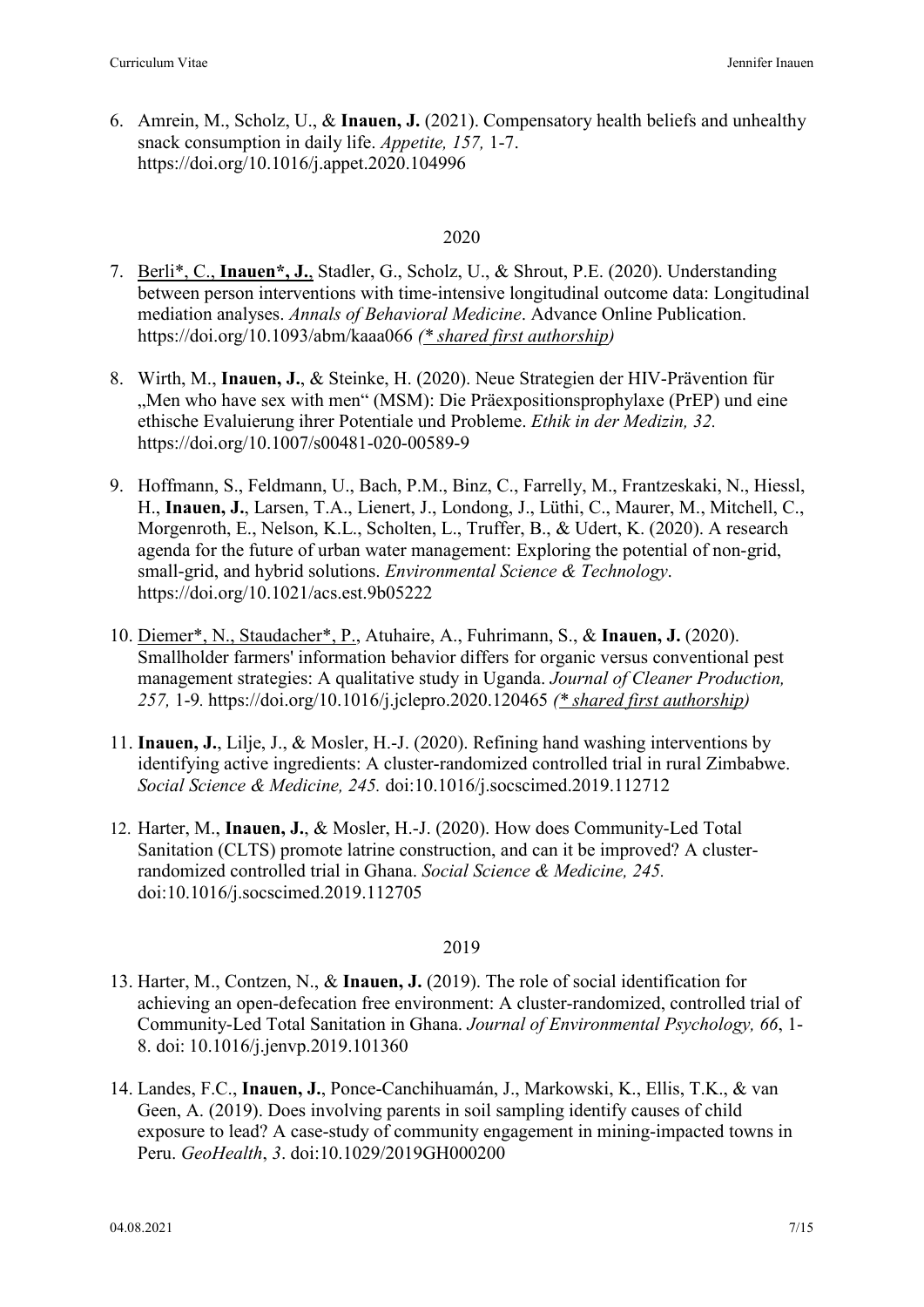15. Kwasnicka, D., **Inauen, J.**, Nieuwenboom, W., Nurmi, J., Schneider, A., Short, C.E. … Naughton, F. (2019). Challenges and solutions for N-of-1 design studies in health psychology, *Health Psychology Review, 13*(2), 163-178. doi:10.1080/17437199.2018.1564627

# 2018

- 16. **Inauen, J.**, Stocker, A., & Scholz, U. (2018). Why and for whom may coping planning have adverse effects? A moderated mediation analysis. *Applied Psychology: Health and Well-Being, 10*(2), 272-289*.* doi:10.1111/aphw.12130
- 17. **Inauen, J.**, Radtke, T., Rennie, L., Scholz, U., & Orbell, S. (2018). Transfer or compensation? An experiment testing the effects of actual and imagined exercise on eating behavior. *Swiss Journal of Psychology*, *77*(2). 59-67. doi: 10.1024/1421- 0185/a000207

# 2017

- 18. Amrein, M., Rackow, P., **Inauen, J.**, Radtke, T., & Scholz, U. (2017). The role of compensatory health beliefs in eating behavior change: A mixed method study, *Appetite, 116*, 1-10. doi:10.1016/j.appet.2017.04.016
- 19. **Inauen, J.**, Bolger, N., Shrout, P.E., Stadler, G., Amrein, M., Rackow, P., & Scholz, U. (2017). Using smartphone-based support groups to promote healthy eating: A randomized trial in daily life. *Applied Psychology: Health and Well-Being, 9*(3), 303–323. doi: 10.1111/aphw.12093
- 20. Bierbauer, W., **Inauen, J.**, Schäfer, S., Kleemeyera, M.M., Lüscher, J., König, C., . . . Scholz, U. (2017). Health behavior change in older adults: Testing the health action process approach at the inter- and intraindividual level. *Applied Psychology: Health and Well-Being, 9*(3), 324–348. doi:10.1111/aphw.12094
- 21. **Inauen, J.**, Bierbauer, W., Lüscher, J., König, C., Tobias, R., Ihle, A., . . . Scholz, U. (2017). Assessing adherence to multiple medications and in daily life among patients with multimorbidity. *Psychology & Health*, 32(10), 1233-1248*.*  doi:10.1080/08870446.2016.1275632
- 22. George, C. M., **Inauen, J.**, Perrin, J., Tighe, J., Hasan, K., Rahman, M. S., & Zheng, Y. (2017). Behavioral determinants of switching to arsenic safe water wells: An analysis of a randomized controlled trial of health education interventions coupled with water arsenic testing. *Health Education & Behavior, 44*(1), 92-102. doi: 10.1177/1090198116637604
- 23. Ihle, A., **Inauen, J.**, Scholz, U., König, C., Holzer, B., Zimmerli, L., … Kliegel, M. (2017). Prospective and retrospective memory are differentially related to self-rated omission and commission errors in medication adherence in multimorbidity. *Applied Neuropsychology: Adult*, *24*(6), 505-511. doi:10.1080/23279095.2016.1209675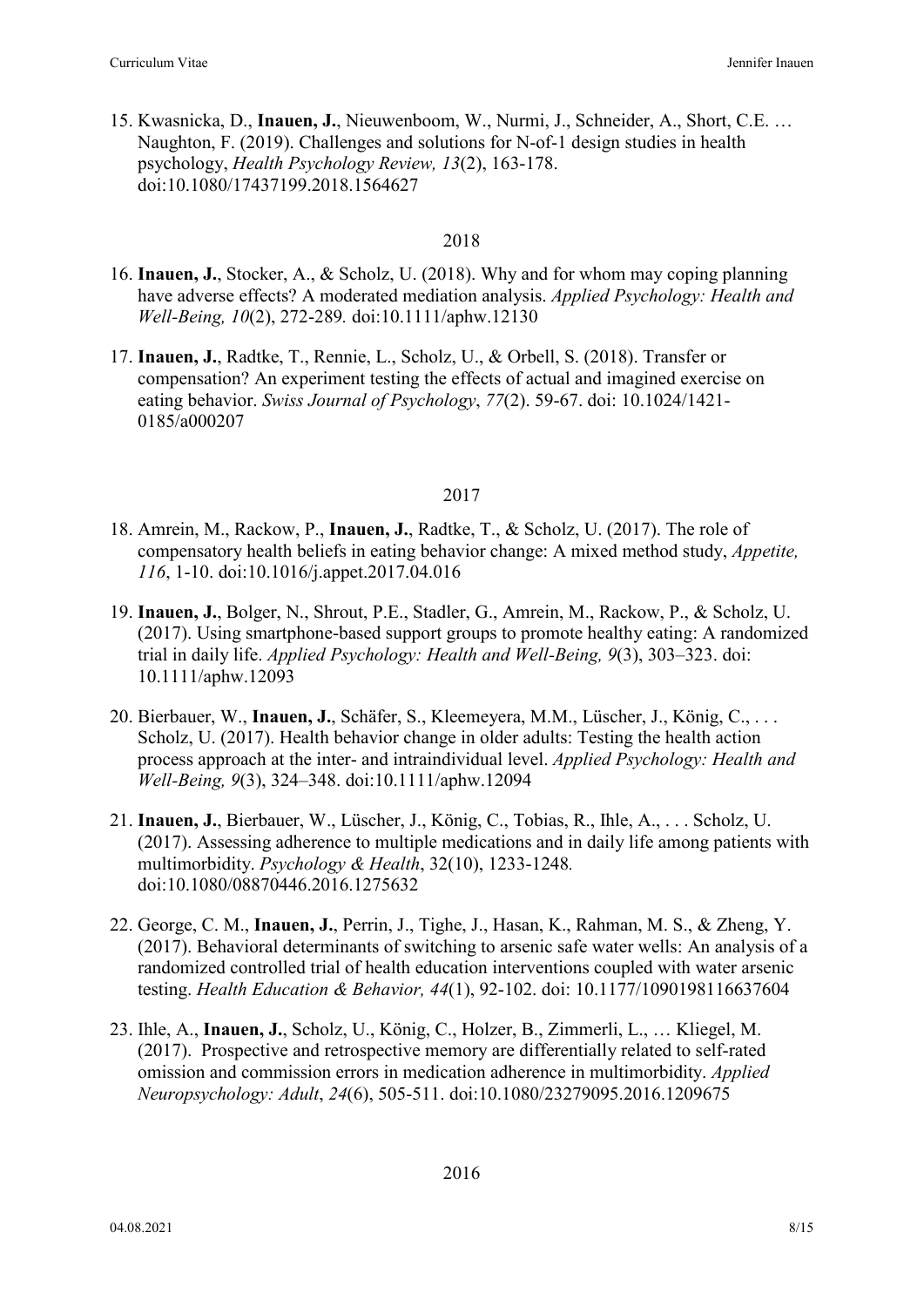- 24. Berli, C., Stadler, G., **Inauen, J.**, & Scholz, U. (2016). Action control in dyads: A randomized controlled trial to promote physical activity in everyday life. *Social Science & Medicine, 163*, 89-97. doi:10.1016/j.socscimed.2016.07.003
- 25. **Inauen, J.**, Shrout, P., Bolger, N., Stadler, G., & Scholz, U. (2016). Mind the gap? An intensive longitudinal study of between-person and within-person intention-behavior relations. *Annals of Behavioral Medicine, 50*, 516-522. doi:10.1007/s12160-016-9776-x
- 26. **Inauen, J.**, & Mosler, H.-J. (2016). Mechanisms of maintenance: Long-term effects of theory-based interventions to promote safe water consumption. *Psychology & Health, 31*(2), 166-183. doi:10.1080/08870446.2015.1085985

#### 2015

27. Contzen, N., & **Inauen, J.** (2015). Social-cognitive factors mediating intervention effects on handwashing: A longitudinal study. *Journal of Behavioral Medicine, 38*(6), 956-969. doi: 10.1007/s10865-015-9661-2

#### 2014

- 28. Hossain, M. M., & **Inauen, J.** (2014). Differences in stakeholders' and end users' preferences of arsenic mitigation options in Bangladesh. *Journal of Public Health, 22*, 335-350. doi:10.1007/s10389-014-0625-8
- 29. **Inauen, J.**, Tobias, R., & Mosler, H.-J. (2014). The role of commitment strength in enhancing safe water consumption: Mediation analysis of a cluster-randomised trial. *British Journal of Health Psychology, 19*, 701-719. doi:10.1111/bjhp.12068
- 30. **Inauen, J.**, & Mosler, H.-J. (2014). Developing and testing theory-based and evidencebased interventions to promote switching to arsenic-safe wells in Bangladesh. *Journal of Health Psychology, 19*(12), 1483–1498. doi:10.1177/1359105313493811
- 31. Johnston, R. B., Hug, S., **Inauen, J.**, Khan, N. I., Mosler, H.-J., & Yang, H. (2014). Enhancing arsenic mitigation in Bangladesh: Findings from institutional, psychological, and technical investigations. *Science of the Total Environment, 488*, 477-483. doi:10.1016/j.scitotenv.2013.11.143
- 32. Radtke, T., **Inauen, J.**, Rennie, L., Orbell, S., & Scholz, U. (2014). Trait versus state: Effects of dispositional and situational compensatory health beliefs on high calorie snack consumption. *Zeitschrift für Gesundheitspsychologie*, *22*(4), 156-164. doi: 10.1026/0943- 8149/a000125

#### 2013

33. George, C. M., **Inauen, J.**, Rahman, M. S., & Zheng, Y. (2013). The effectiveness of educational interventions to enhance the adoption of fee-based arsenic testing in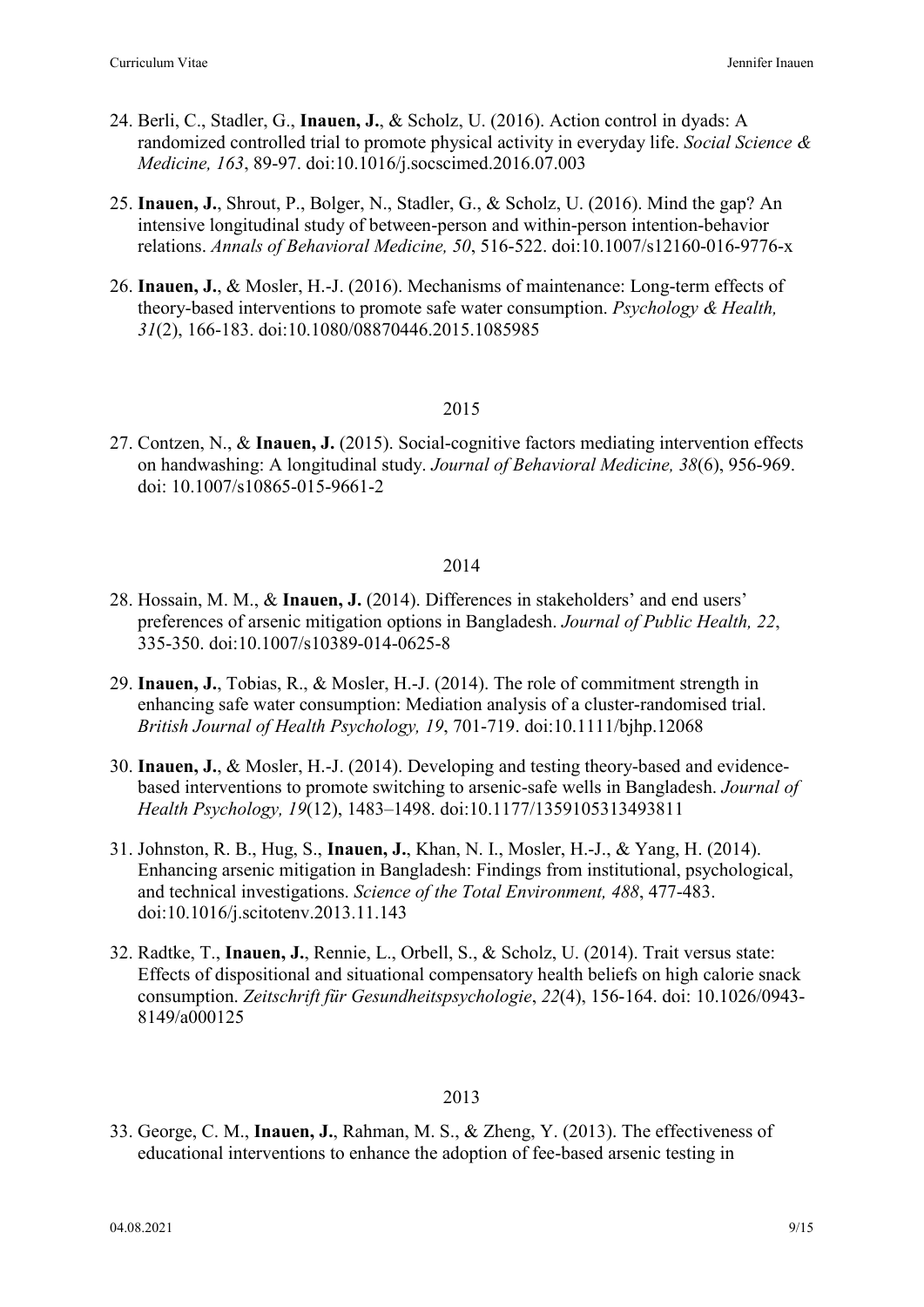Bangladesh: A cluster randomized controlled trial. *American Journal of Tropical Medicine & Hygiene, 89*(1), 138-144*.* doi:10.4269/ajtmh.12-0664

- 34. **Inauen, J.**, Hossain, M. M., Johnston, R., & Mosler, H.-J. (2013). Acceptance and use of eight arsenic-safe drinking water options in Bangladesh. *PLoS ONE, 8*(1), e53640. doi:10.1371/journal.pone.0053640
- 35. **Inauen, J.**, Tobias, R., & Mosler, H.-J. (2013). Predicting water consumption habits for seven arsenic-safe water options in Bangladesh. *BMC Public Health, 13.*  doi:10.1186/1471-2458-13-417

#### 2010

- 36. Mosler, H.-J., Blöchliger, O. R., & **Inauen, J.** (2010). Personal, social, and situational factors influencing the consumption of drinking water from arsenic-safe deep tubewells in Bangladesh. *Journal of Environmental Management, 91*, 1316–1323. doi:10.1016/j.jenvman.2010.02.012
- 37. Tobias, R. & **Inauen, J.** (2010). Gathering time-series data for evaluating behaviorchange campaigns in developing countries: Reactivity of diaries and interviews. *Evaluation Review, 34,* 367–390. doi:10.1177/0193841X10383940

#### **Not peer-reviewed contributions to scientific journals**

- Schnyder, N., Baggio, S., Rossegger, A., Endrass, J., Cunha Gonçalves, L., **Inauen, J.** (2021). Adherence to public health measures during the COVID-19 pandemic: The pivotal role of behavioural science. *Swiss Medical Weekly.*
- **Inauen, J.**, & Zhou, G. (2020). Health and well-being in the early stages of the Covid-19 pandemic: Insights from applied psychology. *Applied Psychology: Health and Well-Being, 4,* 1-9. https://doi.org/10.1111/aphw.12245

### **Book Chapter**

**Inauen, J.**, & Scholz, U. (2015). Behavior modification. In N.A. Pachana (Ed.), *Encyclopedia of Geropsychology,* Singapore: Springer.

### **Articles in Scientific Magazines**

Ambuehl, B., Ghosh, A.K., Singh, B.K., Kumar, M., Marks, S., & **Inauen, J.** (2020). Psychological ownership and habits for long-lasting safe water infrastructure. *Sandec News, 21*, 36-37. [https://www.eawag.ch/fileadmin/Domain1/Abteilungen/sandec/publikationen/news/ne](https://www.eawag.ch/fileadmin/Domain1/Abteilungen/sandec/publikationen/news/news_21.pdf) [ws\\_21.pdf](https://www.eawag.ch/fileadmin/Domain1/Abteilungen/sandec/publikationen/news/news_21.pdf)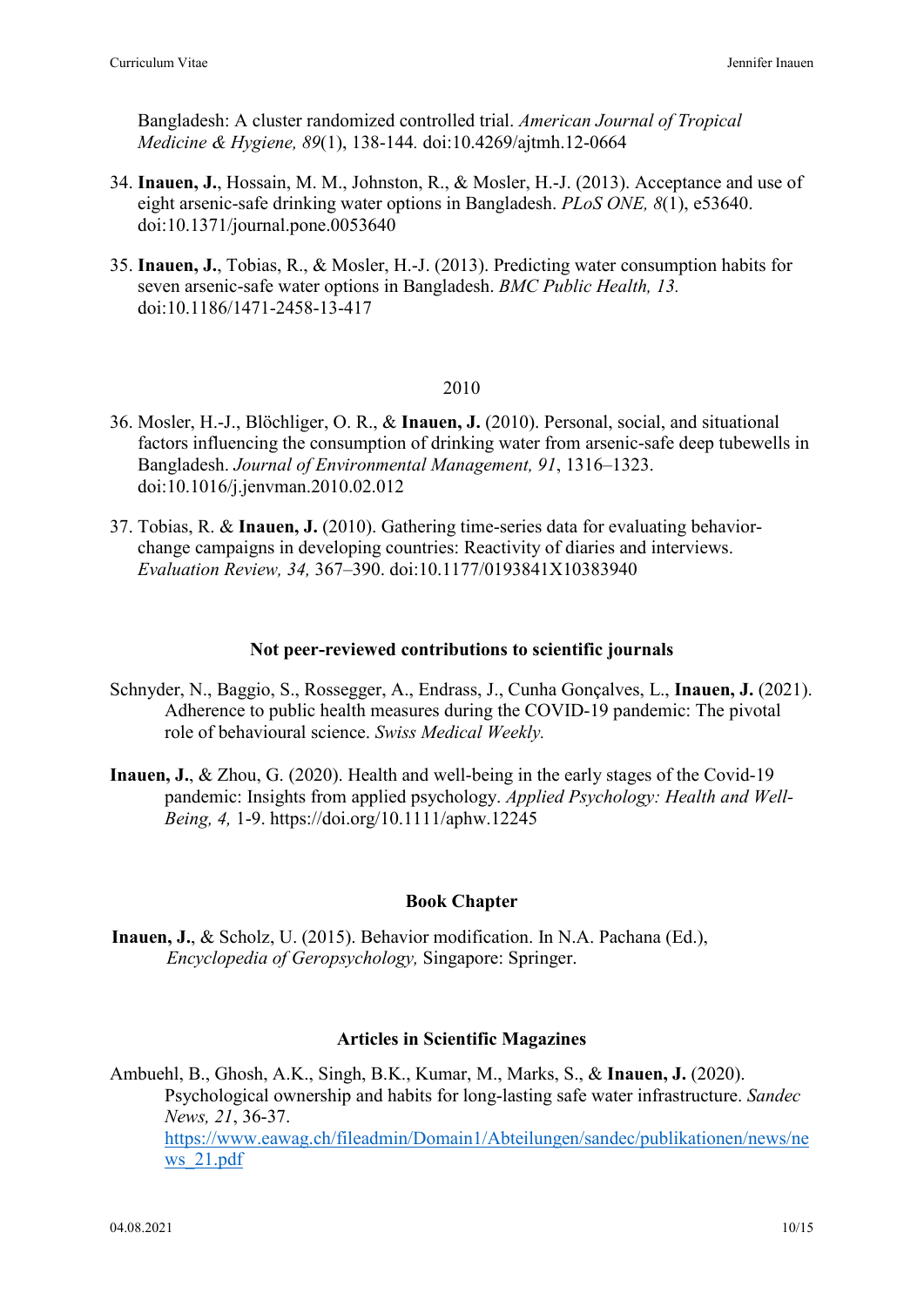- **Inauen, J.** (2020). Der Klimawandel ist ein Gesundheitsproblem. Welchen Beitrag zur Lösung kann die Psychologie leisten? *Psychoscope, 4*, 15-17. https://www.psychologie.ch/fr/psychoscope-42020
- **Inauen, J.**, & Marks, S. (2017). The role of ownership in sustainable safe water supply. *Transfer – Werbeforschung und Praxis.*
- Knittle, K., Morrison, L., **Inauen, J.**, Warner, L.M., Kassavou, K., Naughton, F., & Michie, S. (2016). mHealth: Past success, future challenges, and the role of the EHPS. *The European Health Psychologist, 18*(6), 266-272.
- Mosler, H.-J., Huber, A., **Inauen, J.**, & Tobias, R. (2012). How to achieve evidence-based behavioural change. *Sandec News, 13*, 14-15.
- Huber, A., **Inauen, J.**, & Mosler, H.-J. (2011). Increasing safe water consumption in Bangladesh and Ethiopia, *Sandec News, 12*, 6-7.
- Inauen, J., & Gonzalez, A. (2009). "In den Köpfen der Menschen muss etwas verändert werden, damit Umweltprobleme gelöst werden können!". Ein Interview mit einem Umweltpsychologen. *Forum der Geoökologie, 20*(2), 26-28.

#### **Theses**

- **Inauen, J.** (2012). *Theory-based promotion of safe water consumption* (Unpublished doctoral thesis). Department of Psychology, University of Zurich, Zurich, Switzerland.
- **Inauen, J.** (2007). *How prompts and public commitment affect the use of solar water disinfection: A time series analysis* (Unpublished Master's Thesis). Department of Psychology, University of Zurich, Zurich, Switzerland

#### **Other Publications**

Mosler, H.-J., Huber, A.C., **Inauen, J.**, & Tobias, R. (2015). A guide to behaviour change. In C.A. Johnson, & A. Bretzler (Eds.), *Geogenic contamination handbook – Addressing arsenic and fluoride in drinking water* (pp. 110-133), Swiss Federal Institut of Aquatic Science and Technology (Eawag), Dübendorf, Switzerland. Available at https://www.eawag.ch/en/research/humanwelfare/drinkingwater/wrq/geogeniccontamination-handbook/

### **Media Coverage** (Selected)

Corona und unsere Psyche

*Radio Neo1,* 24-27 August 20202

«Perfid ist, dass Süssgetränke überhaupt nicht sättigen» Welche Strategien helfen, von Snacks und Süssgetränken loszukommen, erklärt Gesundheitspsychologin Jennifer Inauen

*Tagesanzeiger*, 4 June 2018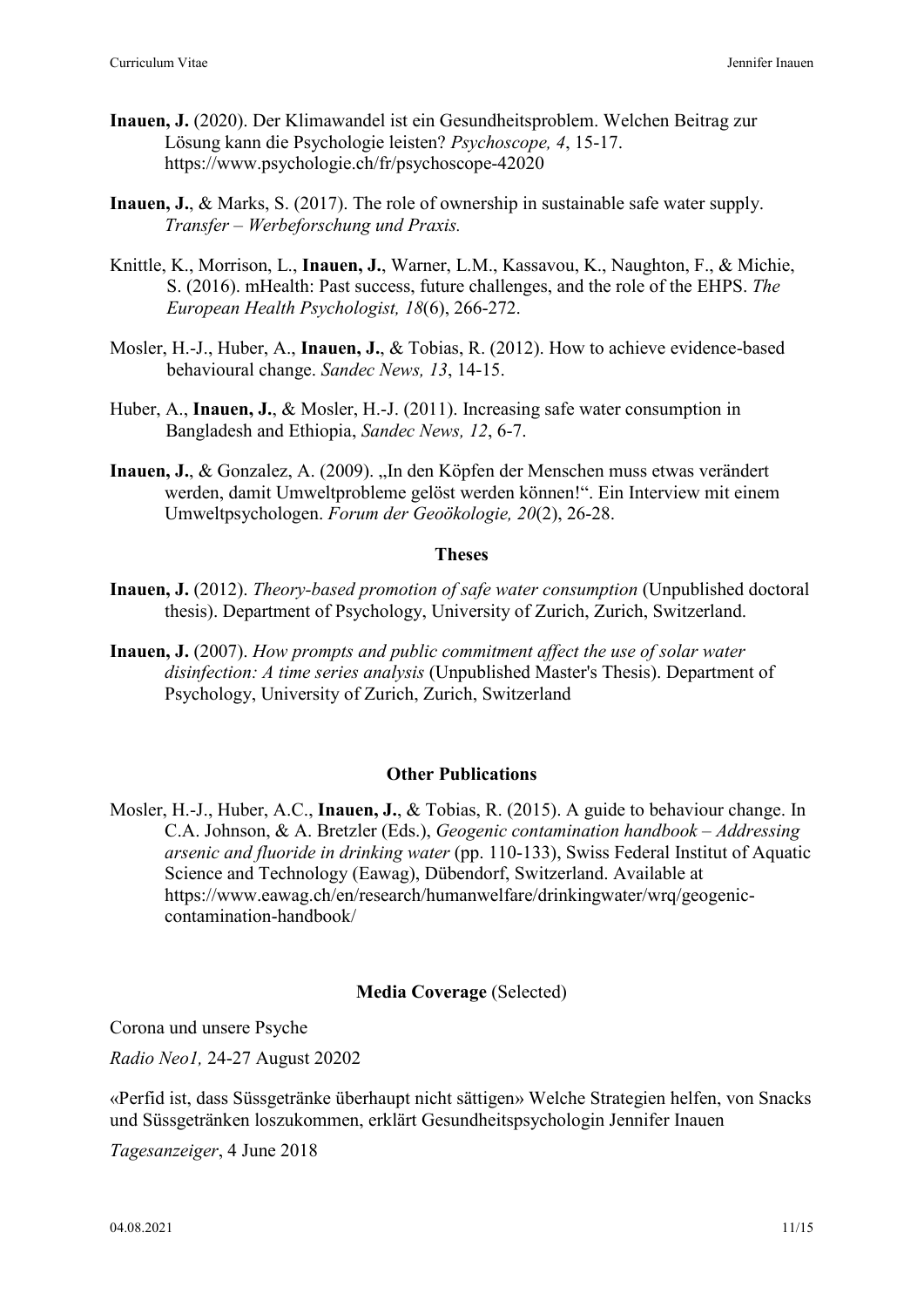«Wer nascht, ist noch kein Versager» Jennifer Inauen forscht nach Strategien, die uns helfen, der Lust auf Schokolade, Chips und Co. zu widerstehen

*Sonntagszeitung*, 27 March 2016

**Oral Presentations at Scientific Conferences** (Selected: First-Authored)

- **Inauen, J.**, Bamert, M., Luethi, S.V., & Roethlisberger, S. (2021, June). *Investigating the relationship between acute stress and health behavior in daily life using mobile electrocardiography: A feasibility study.* Paper presented at the Conference of the Society for Ambulatory Assessment, Virtual Conference.
- **Inauen, J.**, & Bolger, N. (2021, April). *Can goal setting reduce sugary drink intake? A factorial randomized controlled trial of one-off and day-to-day goal setting.* Paper presented at the 42nd Annual Meeting & Scientific Sessions of the Society of Behavioral Medicine, Virtual Conference.
- **Inauen, J.**, Berli, C., Stadler, G., Scholz, U., & Shrout, P.E. (2020, September). *Modeling the mechanisms of health behavior change interventions over time: Mediation analysis using intensive-longitudinal data.* Paper presented at the Centre for Behaviour Change Online Conference, London, UK.
- **Inauen, J.**, Scholz, U., & Bolger, N. (2019, September). *Can goal setting reduce sugarsweetened beverage consumption within persons? A micro-randomized trial.* Paper presented at the 16th SPS SGP SSP Conference, Bern, Switzerland.
- **Inauen, J.**, Scholz, U., & Bolger, N. (2019, September). *Within-person effects of goal setting: A micro-randomized trial to reduce sugar-sweetened beverage intake.* Paper presented at the 33rd Annual Conference of the European Health Psychology Society, Dubrovnik, Croatia.
- **Inauen, J.**, Amrein, M., Rackow, P., & Scholz, U. (2019, July). *Leveraging psychological theory and mobile technology for effective health promotion and prevention.* Paper presented at the 16<sup>th</sup> European Congress of Psychology, Moscow, Russia.
- **Inauen, J.**, Lilje, J., & Mosler, H.-J. (2019, June). *Refining health behavior change interventions by identifying active ingredients: A cluster-randomized controlled hand washing trial in rural Zimbabwe.* Paper presented at the 16<sup>th</sup> European Congress of Psychology, Moscow, Russia.
- **Inauen, J.**, Scholz, U., & Bolger, N. (2019, June). *Within-person effects of goal setting: A micro-randomized trial to reduce sugar-sweetened beverage intake.* Paper presented at the 6th Biennial Conference of the Society for Ambulatory Assessment, Syracuse NY, USA.
- **Inauen, J.**, Mosler, H.-J., Scholz, U., & Shrout, P.E. (2019, February). *Applying social psychological theory to improve behavioral interventions across cultures.* Paper presented at the Annual Convention of the Society for Personality and Social Psychology, Portland OR, USA.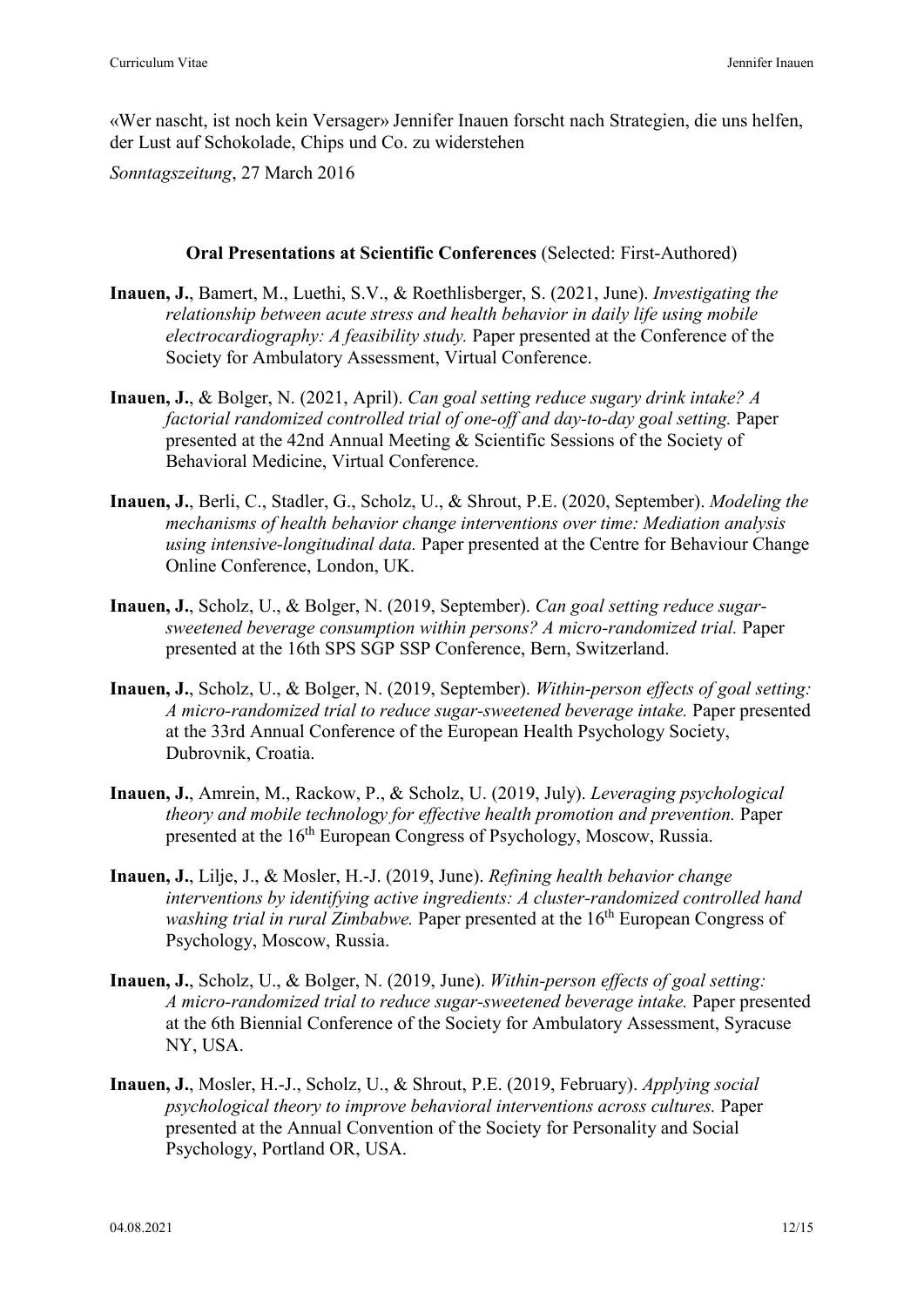- **Inauen, J.,** & Lilje, J. (2018, September). *"So lange ich meine Schutzkleidung trage, brauche ich nicht sorgsam mit Pestiziden umzugehen": Die Rolle verhaltensübergreifender Überzeugungen am Beispiel der Pestizidnutzung.* Paper presented at the 51. Kongress der Deutschen Gesellschaft für Psychologie, Frankfurt am Main
- **Inauen, J.**, Amrein, M., Rackow, P., & Scholz, U. (2018, June). *Social exchange in smartphone-based chat groups: Mechanisms of an mhealth intervention to promote healthy eating.* Paper presented at the 32nd Annual Conference of the European Health Psychology Society, Galway, Ireland
- **Inauen, J.**, Amrein, M., Rackow, P., & Scholz, U. (2018, June). *Social- and self-regulation in smartphone-based groups to promote healthy eating: Results from a randomized controlled trial.* Paper presented at the 29th International Congress of Applied Psychology, Montréal, Canada
- **Inauen, J.**, Lilje, J., & Mosler, H.-J. (2017, October). *Effectively promoting handwashing frequency through improving technique: A cluster-randomized trial in rural Zimbabwe.* Paper presented at the University of North Carolina Water & Health Conference, Chapel Hill, North Carolina, USA
- **Inauen, J.**, Bolger, N., Shrout, P.E., Stadler, G., Amrein, M., Rackow, P., & Scholz, U. (2017, September). *Can digital support groups promote healthy eating? A randomized trial in daily life.* Paper presented at the 15<sup>th</sup> Conference of the Swiss Psychological Society, Lausanne, Switzerland
- **Inauen, J.**, Bolger, N., Shrout, P.E., Stadler, G., Amrein, M., Rackow, P., & Scholz, U. (2017, August). *Can digital support groups promote healthy eating? A randomized trial in daily life.* Paper presented at the 31<sup>st</sup> Conference of the European Health Psychology Society, Padova, Italy
- **Inauen, J.**, & Marks, S. (2017). *Fostering ownership to promote sustainable safe water supply: A cluster-randomized trial.* Paper presented at the workshop "The Future of Ownership Research", Vienna University of Economics and Business, Vienna, Austria
- **Inauen, J.**, Bolger, N., Shrout, P.E., Stadler, G., Amrein, M., Rackow, P., & Scholz, U. (2017, February). *How do smartphone-based support groups promote healthy eating? An application of the 2-1-1 mediation model.* Paper presented at the Biennial Conference of the Society for Ambulatory Assessment, Esch-sur-Alzette, Luxembourg
- **Inauen, J.**, Bolger, N., Shrout, P.E., Stadler, G., Amrein, M., Rackow, P., & Scholz, U. (2017, February). *Using digital support groups to promote healthy eating in daily life.* Paper presented at the 3<sup>rd</sup> Digital Health Conference of the Center for Behavior Change, London, UK
- **Inauen, J.** (2016, October). *Using smartphones to foster social support by virtual strangers to promote healthy eating: A randomized controlled trial.* Paper presented at the World Cancer Congress, Paris, France
- **Inauen, J.**, Bolger, N., Shrout, P.E., Stadler, G., Amrein, M., Rackow, P., & Scholz, U. (2016, July). *With a little help from my "friends": Enhancing healthy eating with smartphone support groups.* Paper presented at the 31<sup>st</sup> International Concress of Psychology, Yokohama, Japan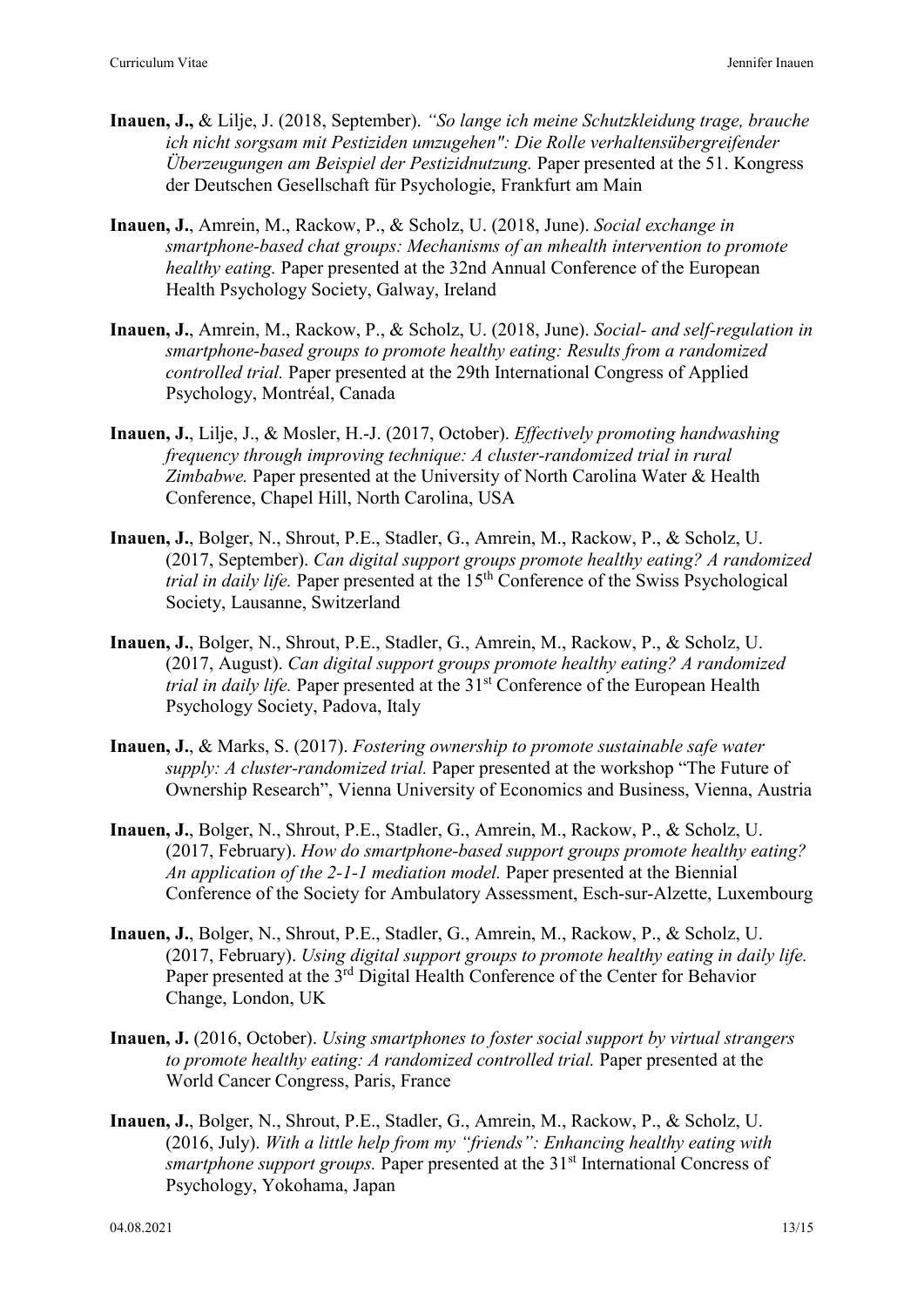- **Inauen, J.**, & Mosler, H.-J. (2015, May). *Theory-based promotion of safe water consumption: Long-term effects of two cluster-randomized trials in Bangladesh. Paper* presented at the 27th Convention of the Association for Psychological Science, New York, USA
- **Inauen, J.**, & Scholz, U. (2015, September). *Enhancing daily action control to promote healthy eating: An ecological momentary intervention.* Paper presented at the 29th Convention of the European Health Psychology Society, Limassol, Cyprus
- **Inauen, J.**, & Scholz, U. (2014, August). *Intention-behavior relations: An intraindividual perspective.* Paper presented at the 28th Conference of the European Health Psychology Society, Innsbruck, Austria
- **Inauen, J.**, Radtke, T., Rennie, L., Orbell, S., & Scholz, U. (2014, July). *Effects of thinking about physical activity and unhealthy eating: The role of negative affect.* Paper presented at the 28th International Congress of Applied Psychology (ICAP), Paris, France
- **Inauen, J.** (2014, July). *Differentiating users of arsenic-safe water options based on the Health Action Process Approach: A longitudinal study in Bangladesh.* Paper presented at the 28th International Congress of Applied Psychology (ICAP), Paris, France
- **Inauen, J.**, Radtke, T., Rennie, L., Orbell, S., & Scholz, U. (2013, September). *Die Macht der Vorstellung: Kompensatorische vs. Übertragungseffekte (vorgestellter) physischer Aktivität auf den Snackkonsum.* Paper presented at the 11th Congress of the Health Psychology Division of the German Psychological Society, Luxembourg, Luxembourg
- **Inauen, J.**, & Mosler, H.-J. (2013, July). *Sustainable promotion of safe water consumption: Long-term effects of interventions and mechanisms of behavior change.* Paper presented at the 27th Conference of the European Health Psychology Society (EHPS), Bordeaux, France
- **Inauen, J.** (2012, October). *Behavior-change interventions to promote arsenic-safe water consumption in Bangladesh: What works and what does not?* Paper presented at the 2012 Water and Health Conference, Chapel Hill, NC, USA
- **Inauen, J.** (2012, October). *Behavior-change interventions to promote arsenic-safe water consumption in Bangladesh: What works and what does not?* Paper presented at the 2012 Water and Health Conference, Chapel Hill, NC, USA
- **Inauen, J.**, & Hossain, M. M. (2012, August). *Behavior change techniques to enhance arsenic-safe water consumption in Bangladesh.* Paper presented at the 3rd International Conference on Research for Development (ICRD), Bern, Switzerland
- **Inauen, J.** (2012, August). *When and how a coping planning intervention affects safe water consumption: A moderated mediation analysis.* Paper presented at the 26th Conference of the European Health Psychology Society (EHPS), Prague, Czech Republic
- **Inauen, J.** (2011, September). *Developing theory-based public health interventions to enhance habitual arsenic-safe water consumption in Bangladesh.* Paper presented at